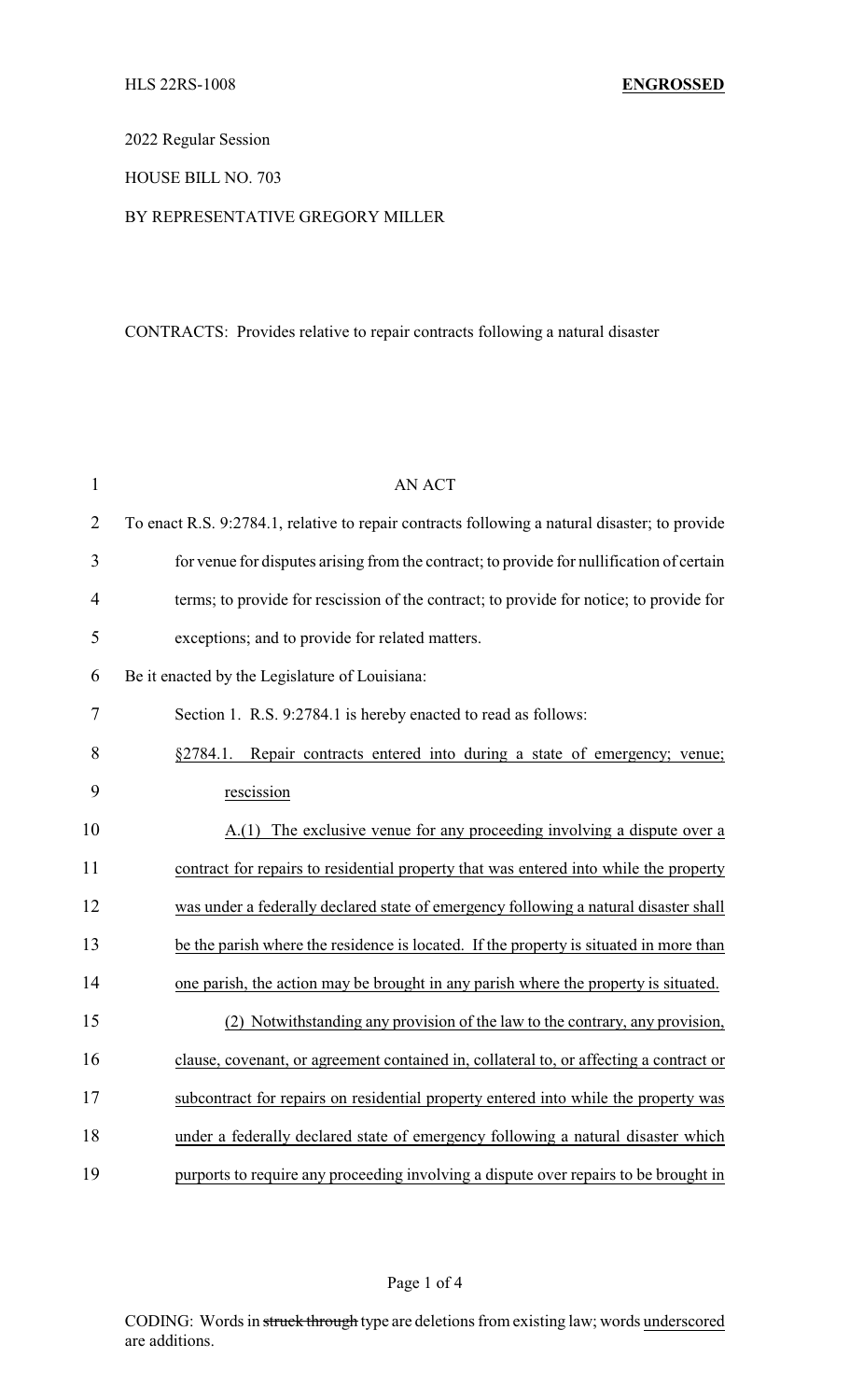| $\mathbf{1}$   | a venue other than a parish provided in Paragraph (1) of this Subsection is contrary   |
|----------------|----------------------------------------------------------------------------------------|
| $\overline{2}$ | to the public policy of this state and is null, void, and unenforceable.               |
| 3              | B.(1) The owner of residential property who enters into a contract or                  |
| 4              | subcontract for repairs on residential property entered into while the property is     |
| 5              | under a federally declared state of emergency following a natural disaster may cancel  |
| 6              | the contract or subcontract within ten days of entering into the contract or           |
| 7              | subcontract.                                                                           |
| 8              | (2) If a homeowner elects to cancel a contract or subcontract pursuant to this         |
| 9              | Subsection, he may do so by hand-delivering notice thereof to the contractor or by     |
| 10             | mailing notice by United States mail to the contractor at his last known address, or   |
| 11             | to his agent for service of process.                                                   |
| 12             | (3) Cancellation made pursuant to this Subsection shall be without penalty             |
| 13             | and all payments made by the homeowner before cancellation shall be refunded           |
| 14             | promptly. This contractor shall be entitled to payment for the cost of work            |
| 15             | performed and materials ordered or delivered prior to cancellation, along with         |
| 16             | reasonable overhead.                                                                   |
| 17             | C.(1) This Section shall not apply to material suppliers or materialmen for            |
| 18             | sales to the owner of the affected residential property or deliveries to the affected  |
| 19             | residential property of materials ordered by a contractor or subcontractor even if the |
| 20             | repair contract is cancelled pursuant to Subsection B of this Section.                 |
| 21             | This Section shall not affect proper venue for an action on an open<br>(2)             |
| 22             | account, promissory note, or contract for sales of materials by a material supplier    |
| 23             | or materialman to the owner of the residential property as provided in Code of Civil   |
| 24             | Procedure Articles 74.4 and 76.1.                                                      |
| 25             | D. Nothing in this Section shall affect the rights of any party provided in            |
| 26             | R.S. 9:4801 et seq. or R.S. 9:2781.                                                    |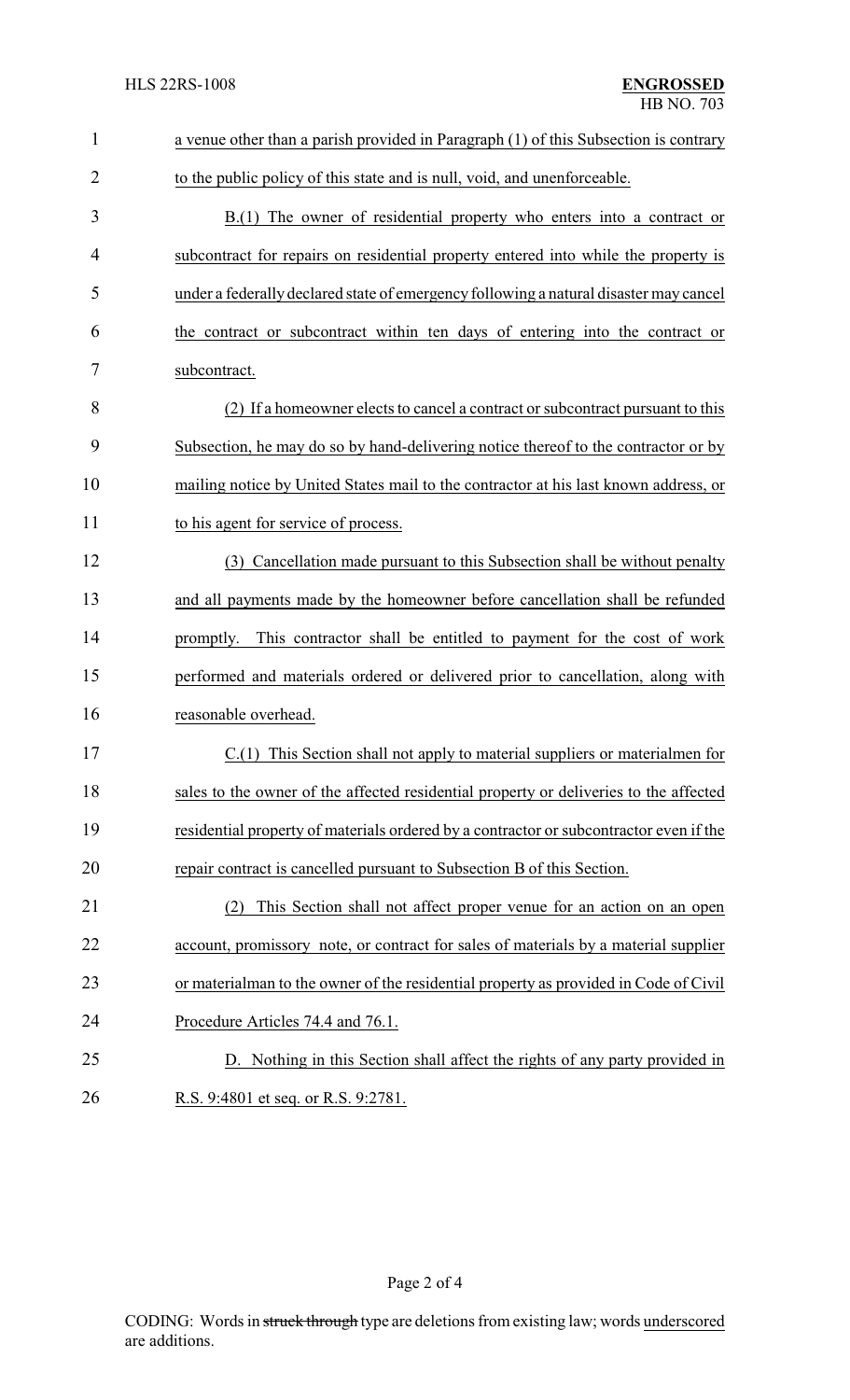## DIGEST

The digest printed below was prepared by House Legislative Services. It constitutes no part of the legislative instrument. The keyword, one-liner, abstract, and digest do not constitute part of the law or proof or indicia of legislative intent. [R.S. 1:13(B) and 24:177(E)]

| HB 703 Engrossed | 2022 Regular Session | <b>Gregory Miller</b> |
|------------------|----------------------|-----------------------|
|------------------|----------------------|-----------------------|

**Abstract:** Provides for the exclusive venue for disputes regarding contracts for repairs to residential property entered into while the property was under a federally declared state of emergency following a natural disaster, nullifies any contrary venue provisions, and permits rescission of such contracts within 10 days of entering the contract.

Proposed law provides the exclusive venue for any proceeding involving a dispute over a contract for repairs to residential property that was entered into while the propertywas under a federally declared state of emergency following a natural disaster shall be the parish where the residence is located. If the property is situated in more than one parish, the action may be brought in any parish where the property is situated.

Proposed law further provides that any provision, clause, covenant, or agreement contained in, collateral to, or affecting a contract or subcontract for repairs on residential property entered into while the property was under a federally declared state of emergency following a natural disaster which purports to require any proceeding involving a dispute over repairs to be brought in a venue other than the parish provided in proposed law is contrary to the public policy of this state and is null, void, and unenforceable.

Proposed law provides that the owner of residential property who enters into a contract or subcontract for repairs on residential property entered into while the property is under a federally declared state of emergency following a natural disaster may cancel the contract or subcontract within 10 days of entering into the contract or subcontract.

Proposed law further provides that if a homeowner elects to cancel a contract or subcontract, he may do so by hand-delivering notice thereof to the contractor or bymailing notice by U.S. mail to the contractor at his last known address, or to his agent for service of process.

Proposed law provides that cancellation made pursuant to proposed law shall be without penalty and all payments made by the homeowner before cancellation shall be refunded promptly. Further provides that the contractor shall be entitled to payment for the cost of work performed and materials ordered or delivered prior to cancellation, along with reasonable overhead.

Proposed law shall not apply to material suppliers or materialmen for sales to the owner of the affected residential property or deliveries to the affected residential property of materials ordered by a contractor or subcontractor even if the repair contract is cancelled.

Proposed law shall not affect proper venue for an action on an open account, promissory note, or contract for sales of materials by a material supplier or materialman to the owner of the residential property.